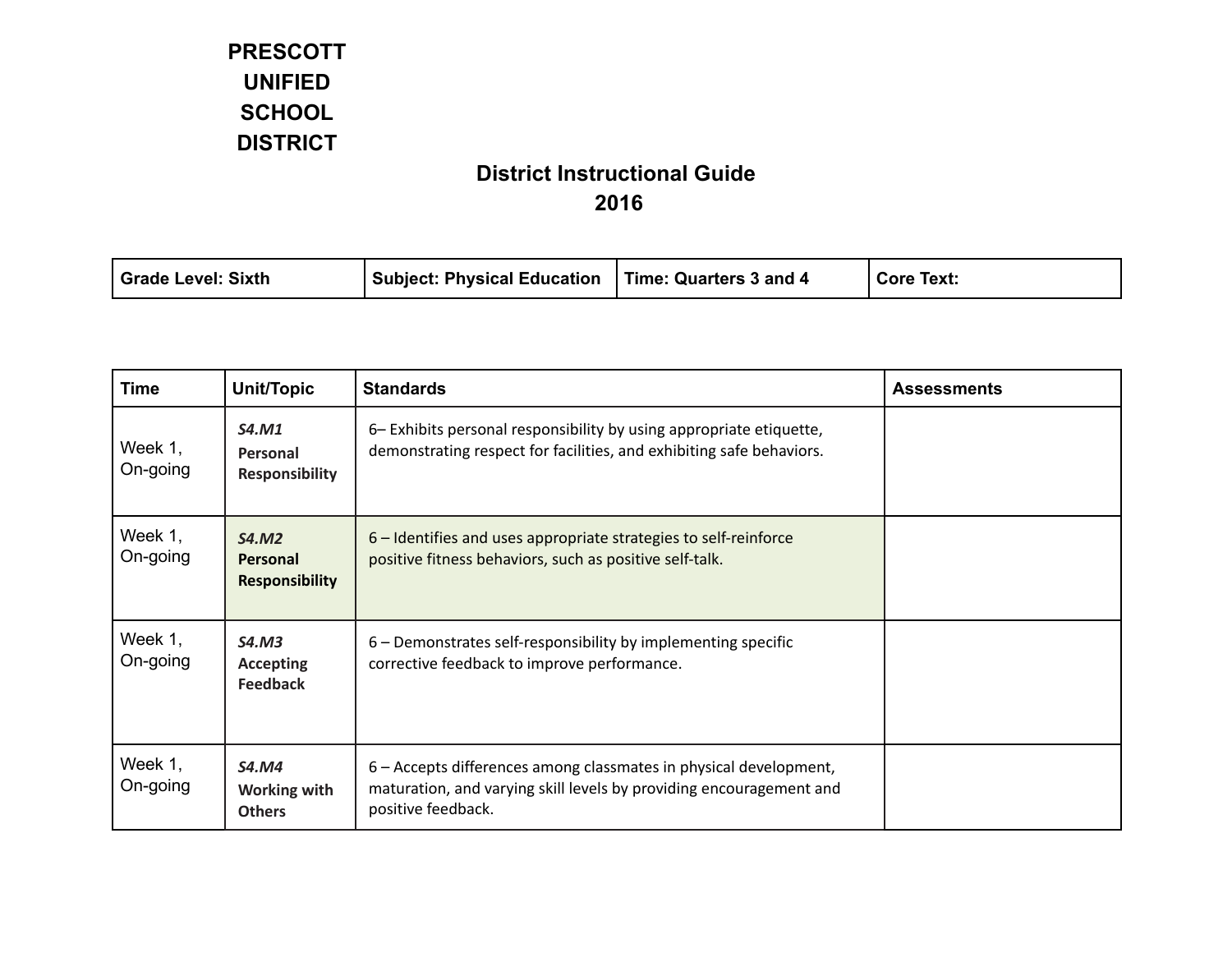|                     | Conflict<br>Resolution<br>$(S4.E3.3-5.a)$<br><b>Accepts Others</b> |                                                                                                                                                    |  |
|---------------------|--------------------------------------------------------------------|----------------------------------------------------------------------------------------------------------------------------------------------------|--|
| Week 1,<br>On-going | <b>S4.M5</b><br><b>Working with</b><br><b>Others</b>               | 6- Cooperates with a small group of classmates during adventure<br>activities, game play, or team-building activities.                             |  |
| Week 1,<br>On-going | <b>S4.M6</b><br><b>Rules and Fair</b><br>Play                      | 6 – Identifies the rules and etiquette for physical activities, games<br>and dance activities.                                                     |  |
| Week 1,<br>On-going | <b>S4.M7</b><br><b>Safety</b>                                      | 6 - Uses physical activity and fitness equipment appropriately and<br>safely, with the teacher's guidance.                                         |  |
| Quarter 3           | <b>S1.M1</b><br>Dance and<br><b>Rhythms</b>                        | 6- Demonstrates correct rhythm and pattern for 1 of the following<br>dance forms: folk, social, creative, line or world dance.                     |  |
| Quarter 3           | <b>S1.M2</b>                                                       | $6$ – Throws with a mature pattern for distance or power appropriate to<br>the practice task (e.g., distance = outfield to home plate; power = 2nd |  |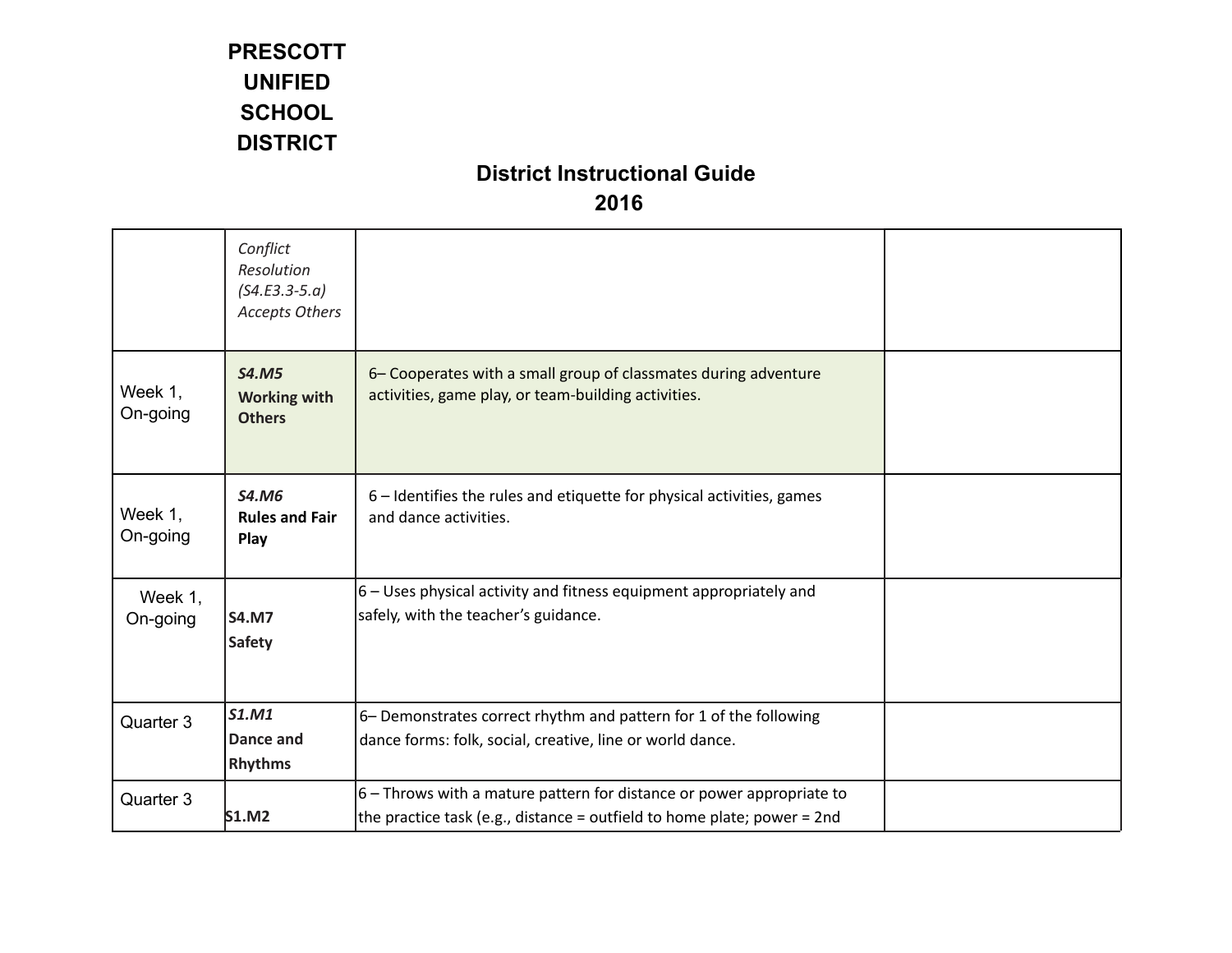|           | <b>Games and</b>        | base to 1st base).                                                         |  |
|-----------|-------------------------|----------------------------------------------------------------------------|--|
|           | Sports: Invasion        |                                                                            |  |
|           | <b>Games Throwing</b>   |                                                                            |  |
|           |                         |                                                                            |  |
| Quarter 3 | S1.M3                   | $6$ – Catches with a mature pattern from a variety of trajectories using   |  |
|           | <b>Games and</b>        | different objects in varying practice tasks.                               |  |
|           | Sports: Invasion        |                                                                            |  |
|           | Games                   |                                                                            |  |
|           | <b>Catching</b>         |                                                                            |  |
|           |                         |                                                                            |  |
| Quarter 3 |                         |                                                                            |  |
|           | <b>S1.M4</b>            | 6- Passes and receives with hands in combination with locomotor patterns o |  |
|           | <b>Games and</b>        | running and change of direction and speed with competency in modified      |  |
|           | Sports:                 | invasion games.                                                            |  |
|           | <b>Invasion games</b>   |                                                                            |  |
|           | <b>Passing and</b>      |                                                                            |  |
|           | <b>Receiving</b>        |                                                                            |  |
| Quarter 3 | S1. M5                  |                                                                            |  |
|           | <b>Games and</b>        | $ 6 - Throws$ , while stationary, a lead pass to a moving target.          |  |
|           | <b>Sports: Invasion</b> |                                                                            |  |
|           | <b>Games -Passing</b>   |                                                                            |  |
|           | and Receiving,          |                                                                            |  |
|           | <b>Moving target</b>    |                                                                            |  |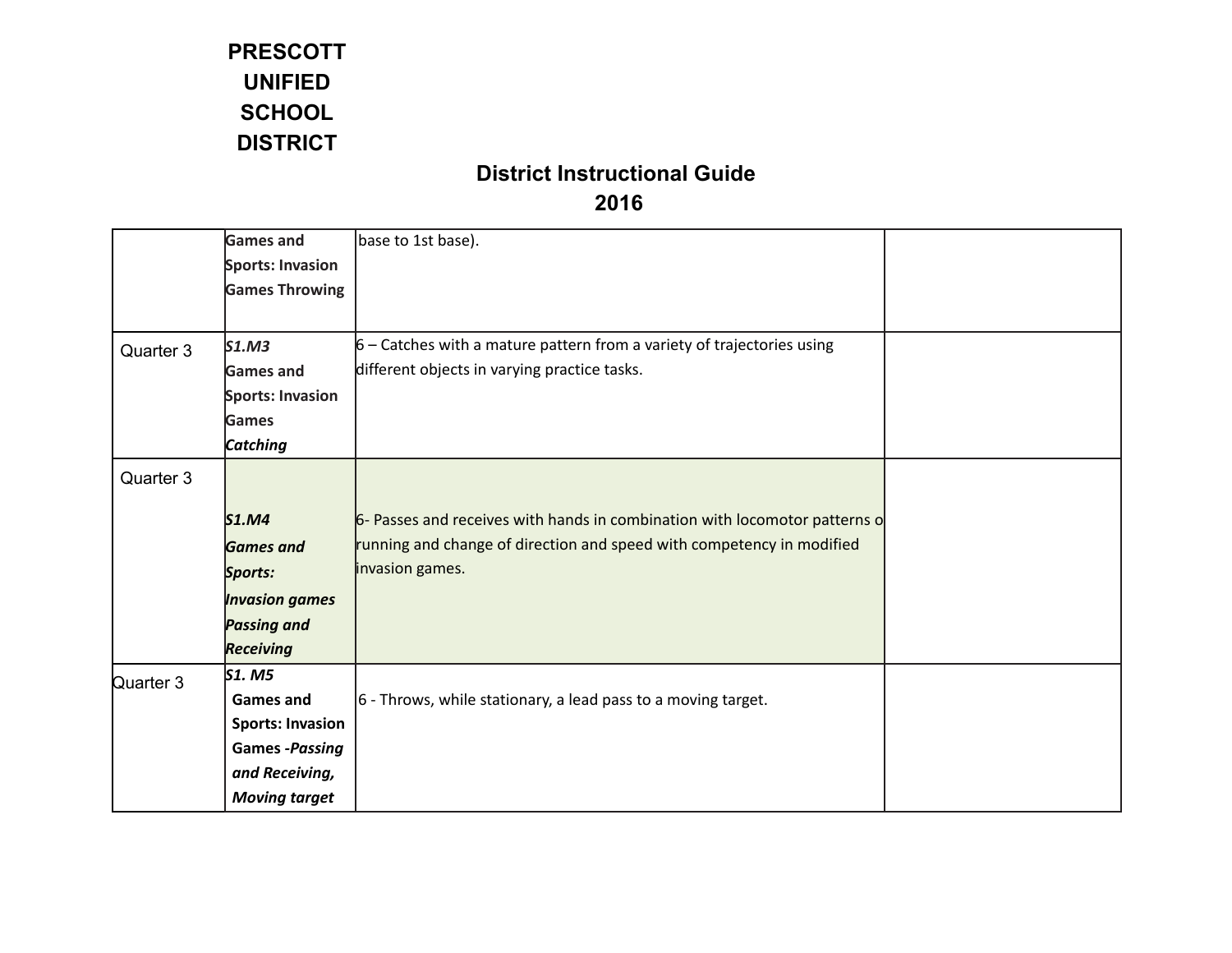# **District Instructional Guide**

#### **2016**

| Quarter 3 | <b>S1. M6</b>           | $6$ – Performs pivots, fakes and jab steps designed to create open space  |  |
|-----------|-------------------------|---------------------------------------------------------------------------|--|
|           | <b>Games and</b>        | during practice tasks.                                                    |  |
|           | <b>Sports: Invasion</b> |                                                                           |  |
|           | <b>Games</b>            |                                                                           |  |
|           | <b>Offensive Skills</b> |                                                                           |  |
| Quarter 3 | <b>S1. M7</b>           | $6$ – Performs the following offensive skills without defensive pressure: |  |
|           | Games and               | pivot, give & go, and fakes.                                              |  |
|           | Sports: Invasion        |                                                                           |  |
|           |                         |                                                                           |  |
| Quarter 3 | <b>S1. M8</b>           | $6$ – Dribbles with dominant hand using a change of speed and direction   |  |
|           | <b>Games</b>            | in a variety of practice tasks.                                           |  |
|           | and                     |                                                                           |  |
|           | Sports:                 |                                                                           |  |
|           | Invasion                |                                                                           |  |
|           | <b>Games</b>            |                                                                           |  |
|           | <b>Dribblin</b>         |                                                                           |  |
|           | g/Ball                  |                                                                           |  |
|           | <b>Control</b>          |                                                                           |  |
|           | with                    |                                                                           |  |
|           | <b>Hands</b>            |                                                                           |  |
| Quarter 3 | <b>S1. M10</b>          | $6$ – Shoots on goal with power in a dynamic environment as appropriate   |  |
| and 4     | <b>Games and</b>        | to the activity.                                                          |  |
|           | <b>Sports: Invasion</b> |                                                                           |  |
|           | <b>Games</b>            |                                                                           |  |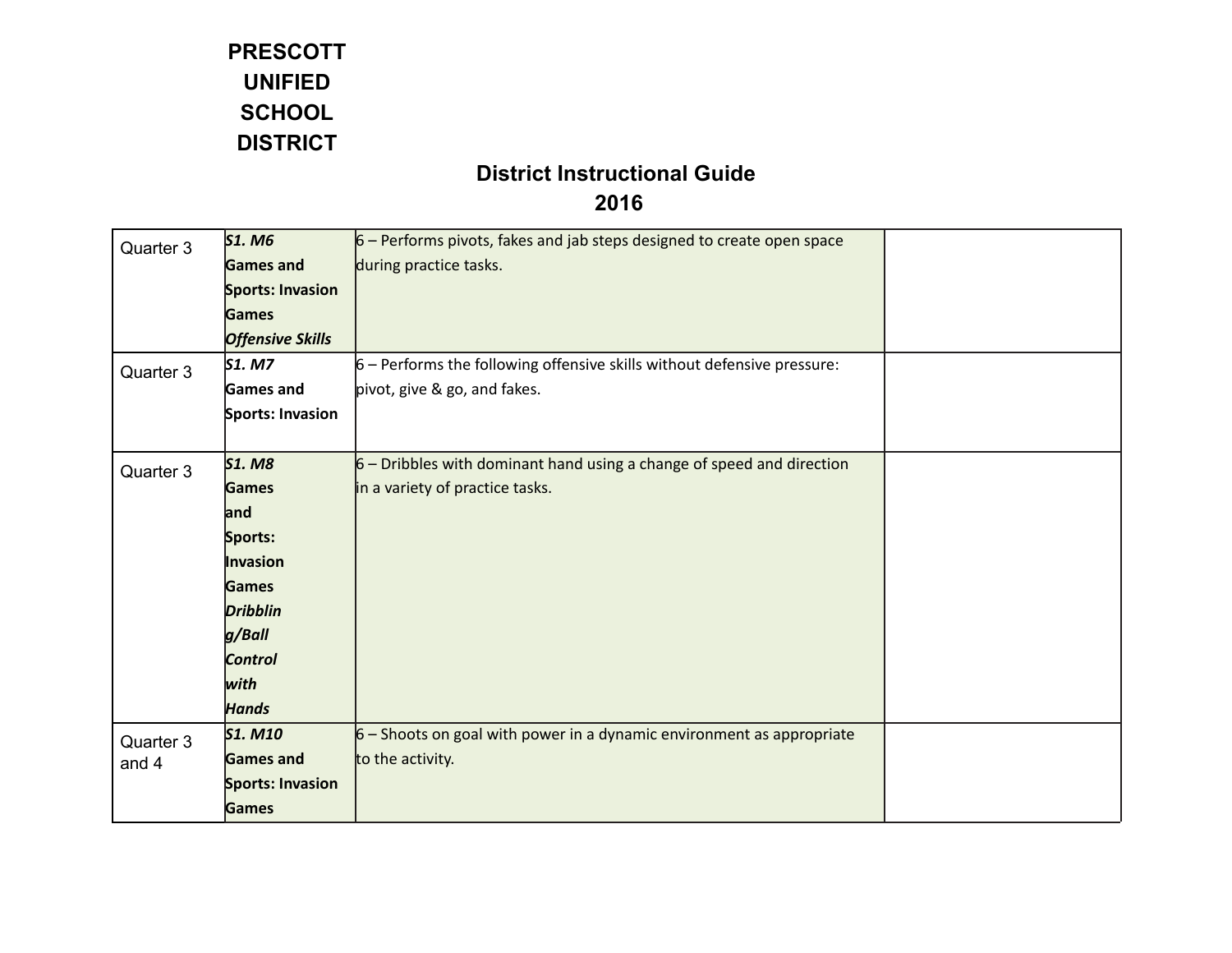|           | <b>Shooting on Goal</b> |                                                                        |  |
|-----------|-------------------------|------------------------------------------------------------------------|--|
| Quarter 3 | S1. M11                 | $6$ – Maintains defensive ready position with weight on balls of feet, |  |
|           | <b>Games and</b>        | arms extended, and eyes on midsection of the offensive player.         |  |
|           | Sports: Invasion        |                                                                        |  |
|           | <b>Games</b>            |                                                                        |  |
|           | <b>Defensive Skills</b> |                                                                        |  |
| Quarter 3 | S1. M11                 | $6$ – Maintains defensive ready position with weight on balls of feet, |  |
|           | <b>Games and</b>        | arms extended, and eyes on midsection of the offensive player.         |  |
|           | Sports: Invasion        |                                                                        |  |
|           | <b>Games</b>            |                                                                        |  |
|           | <b>Defensive Skills</b> |                                                                        |  |
| Quarter 3 | <b>S1. M12</b>          | $6$ – Performs a legal underhand serve with control for net/wall games |  |
| and 4     | <b>Games and</b>        | such as badminton, volleyball, pickleball.                             |  |
|           | Sports: Net/Wall        |                                                                        |  |
|           | Games                   |                                                                        |  |
|           | <b>Serving</b>          |                                                                        |  |
| Quarter 3 | 1. M13                  | 6 - Strikes, with a mature overarm pattern in a non-dynamic            |  |
| and 4     | <b>Games</b> and        | environment (closed skills) for net/wall games such as volleyball,     |  |
|           | Sports: Net/Wall        | handball, badminton or tennis.                                         |  |
|           | Games                   |                                                                        |  |
|           | <b>Striking</b>         |                                                                        |  |
| Quarter 3 | S1. M14                 | $6$ – Demonstrates the mature form of forehand and backhand strokes    |  |
|           | Games and               | with a short-handled implement in net games such as paddleball,        |  |
|           | Sports: Net/Wall        | pickleball or short-handled racket tennis.                             |  |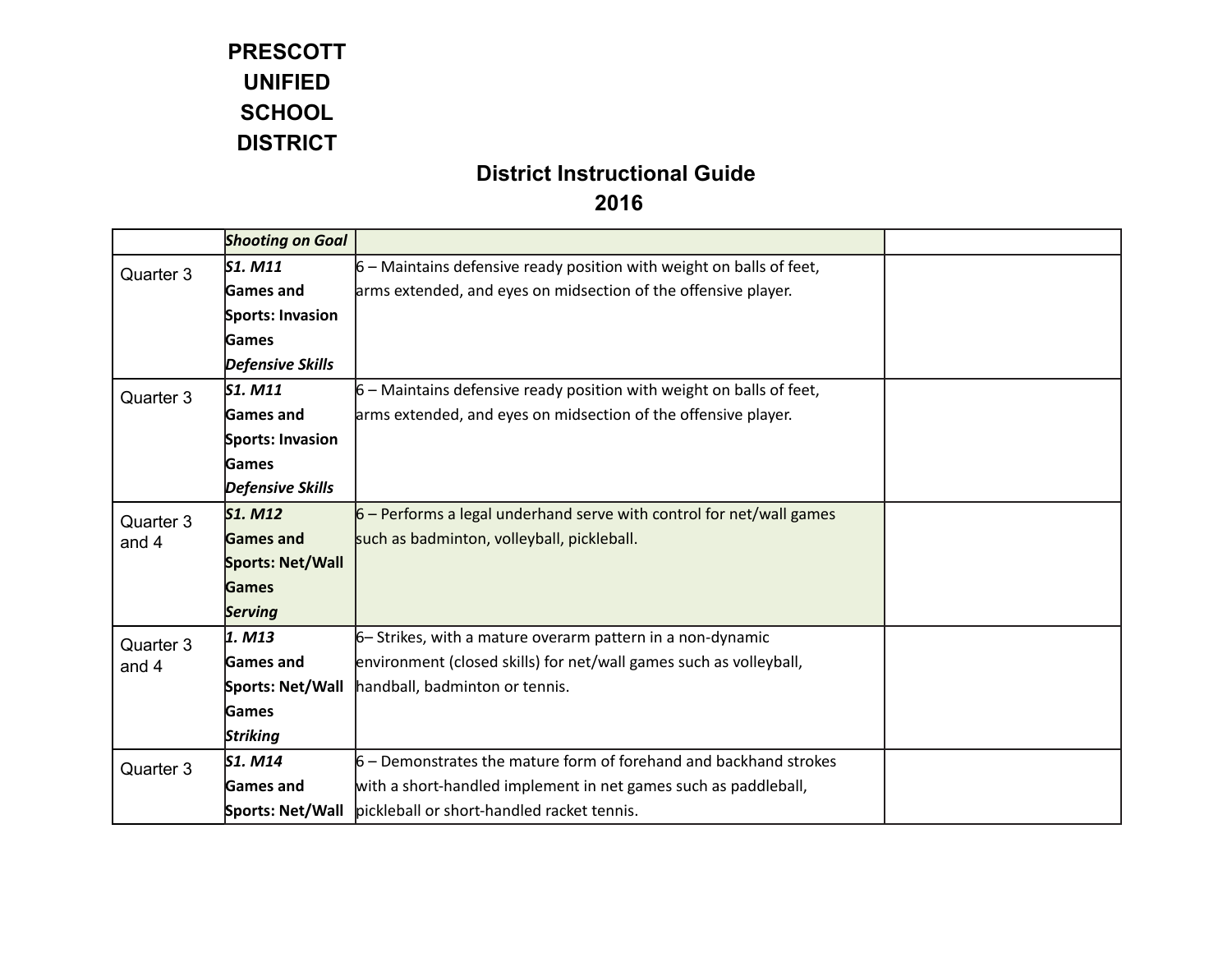|           | Games                  |                                                                           |  |
|-----------|------------------------|---------------------------------------------------------------------------|--|
|           | <b>Forehand and</b>    |                                                                           |  |
|           | <b>Backhand</b>        |                                                                           |  |
| Quarter 3 | <b>S1. M15</b>         | $6$ – Transfers weight with correct timing for the striking pattern.      |  |
|           | <b>Games and</b>       |                                                                           |  |
|           | Sports: Net/Wall       |                                                                           |  |
|           | <b>Games</b>           |                                                                           |  |
|           | <b>Weight Transfer</b> |                                                                           |  |
| Quarter 3 | S1. M16                | $6$ – Forehand volleys with mature form and control using a               |  |
|           | <b>Games</b> and       | short-handled implement.                                                  |  |
|           | Sports: Net/Wall       |                                                                           |  |
|           | Games                  |                                                                           |  |
|           | <b>Volley</b>          |                                                                           |  |
| Quarter 3 | $S1.$ M17              | 6- Two-hand volleys with control in a variety of practice tasks.          |  |
|           | Games and              |                                                                           |  |
|           | Sports: Net/Wall       |                                                                           |  |
|           | Games                  |                                                                           |  |
|           | <b>Two-Hand Volley</b> |                                                                           |  |
| Quarter 3 | S1. M18                | $6$ – Demonstrates a mature underhand pattern for modified target         |  |
|           | <b>Games</b> and       | games such as bowling, bocce, or horseshoes.                              |  |
|           | Sports: Target         |                                                                           |  |
|           | Games,                 |                                                                           |  |
|           | <b>Underhand Throw</b> |                                                                           |  |
| Quarter 3 | <b>S1. M20</b>         | $6$ – Strikes a pitched ball with an implement with force in a variety of |  |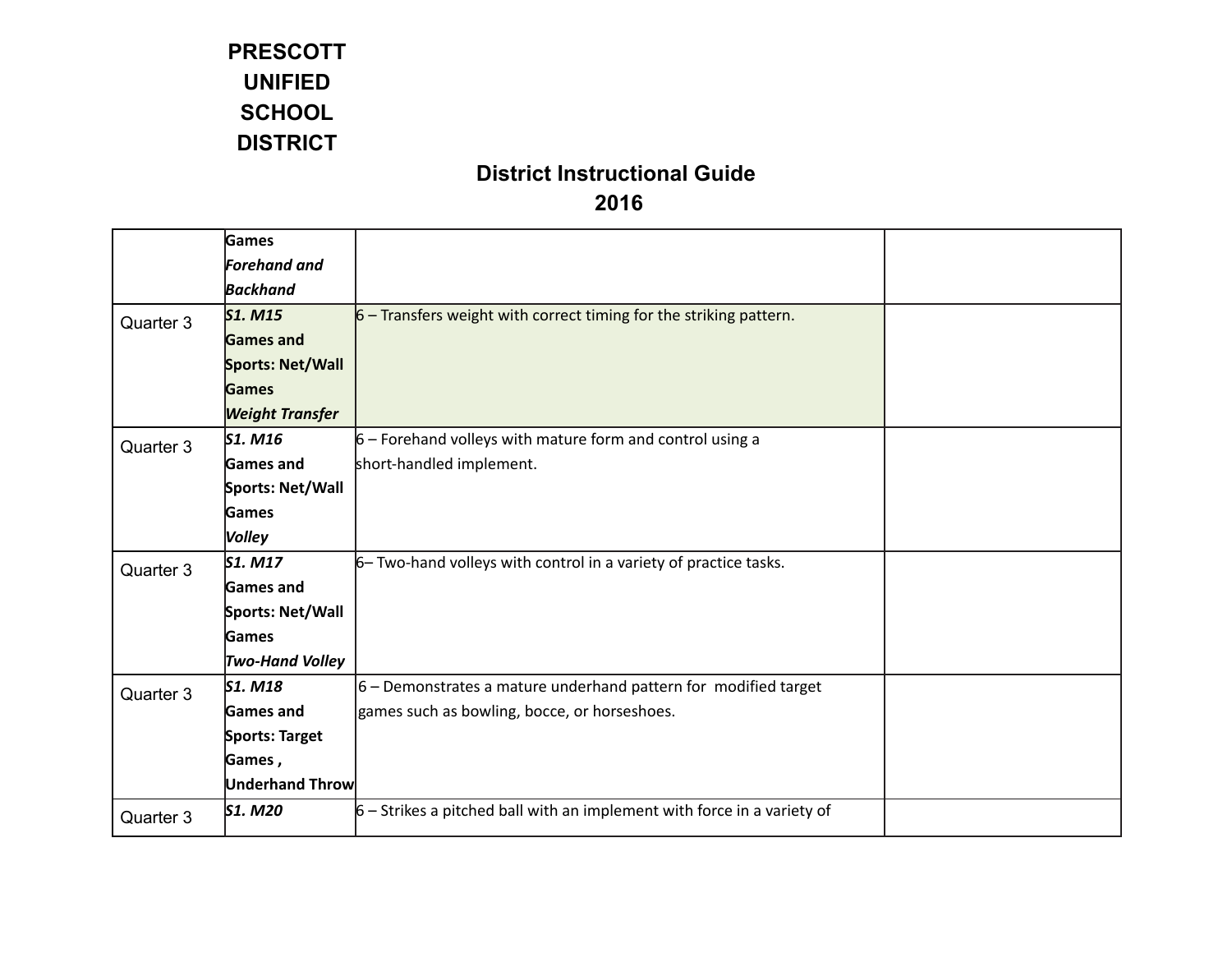|            | <b>Games and</b>         | practice tasks.                                                                  |  |
|------------|--------------------------|----------------------------------------------------------------------------------|--|
|            | Sports:                  |                                                                                  |  |
|            | Fielding/Striking        |                                                                                  |  |
|            | Games                    |                                                                                  |  |
|            | <b>Striking</b>          |                                                                                  |  |
| Quarter 3  | 1. M21                   | 6 - Catches, with mature pattern, from different trajectories using a            |  |
|            | <b>Games and</b>         | variety of objects in varying practice tasks.                                    |  |
|            | Sports:                  |                                                                                  |  |
|            | <b>Fielding/Striking</b> |                                                                                  |  |
|            | Games                    |                                                                                  |  |
|            | Catching                 |                                                                                  |  |
| Quarter 3  | <b>S1. M22</b>           | $6$ – Demonstrates correct technique for basic skills in at least 1              |  |
|            |                          | <b>Outdoor Pursuits</b> self-selected outdoor activity.                          |  |
|            |                          |                                                                                  |  |
|            |                          |                                                                                  |  |
| Quarters 3 | S2.M1                    | 6 - Creates open space by using locomotor movements (e.g., walking,              |  |
| and 4      |                          | Games and Sports running, jumping & landing) in combination with movement (e.g., |  |
|            | <b>Creating Space</b>    | varying pathways; change of speed, direction or pace).                           |  |
|            | with Movement            |                                                                                  |  |
|            |                          |                                                                                  |  |
| Quarter 4  | S2.M2                    | 6- Executes at least 1 of the following offensive tactics to create open         |  |
|            |                          | space: moves to open space without the ball; uses a variety of passes,           |  |
|            |                          | pivots and fakes; give and go.                                                   |  |
|            |                          |                                                                                  |  |
|            |                          |                                                                                  |  |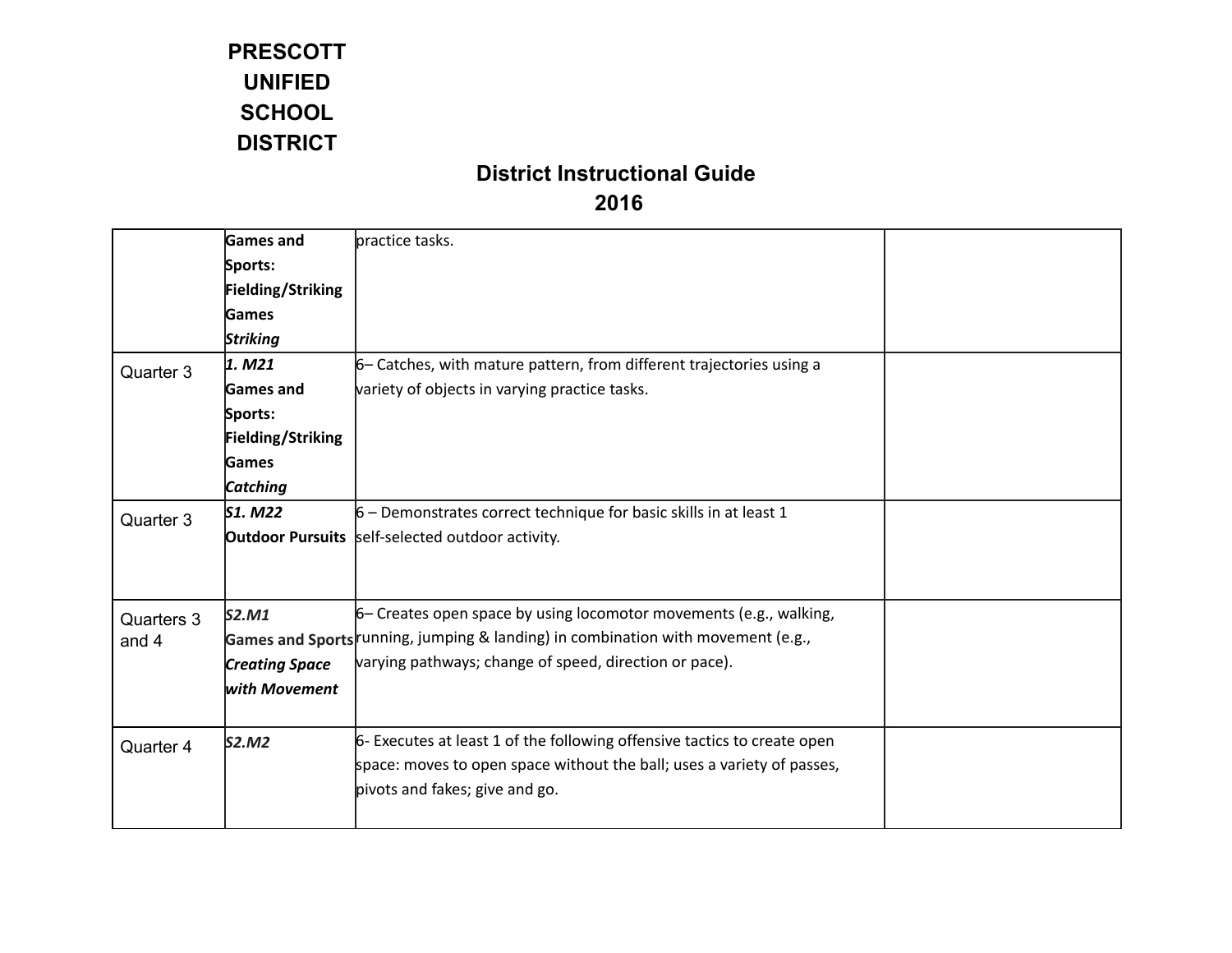| Quarter 4 | S2.M3<br>Games and Sports on offense.                                                           | $ 6 -$ Creates open space by using the width and length of the field/court                                                     |  |
|-----------|-------------------------------------------------------------------------------------------------|--------------------------------------------------------------------------------------------------------------------------------|--|
|           | <b>Creating Space</b><br><b>Using Width and</b><br>Length                                       |                                                                                                                                |  |
| Quarter 4 | S2.M4<br><b>Reducing Space</b><br>by Changing Size<br>and Space                                 | $6$ – Reduces open space on defense by making the body larger and<br>Games and Sports reducing passing angles.                 |  |
| Quarter 4 | <b>S2.M5</b><br><b>Invasion</b><br><b>Games-Reducing</b><br><b>Space Using</b><br><b>Denial</b> | 6– Reduces open space by not allowing the catch (denial) or by allowing<br>Games and Sports the catch but not the return pass. |  |
| Quarter 4 | S2.M6<br><b>Transitions</b>                                                                     | $6$ – Transitions from offense to defense or defense to offense by<br>Games and Sports recovering quickly.                     |  |
| Quarter 4 | <b>S2.M7</b><br>Net/Wall<br>Games,                                                              | 6 - Creates open space in net/wall games with short- handled<br>implement by varying force and direction.                      |  |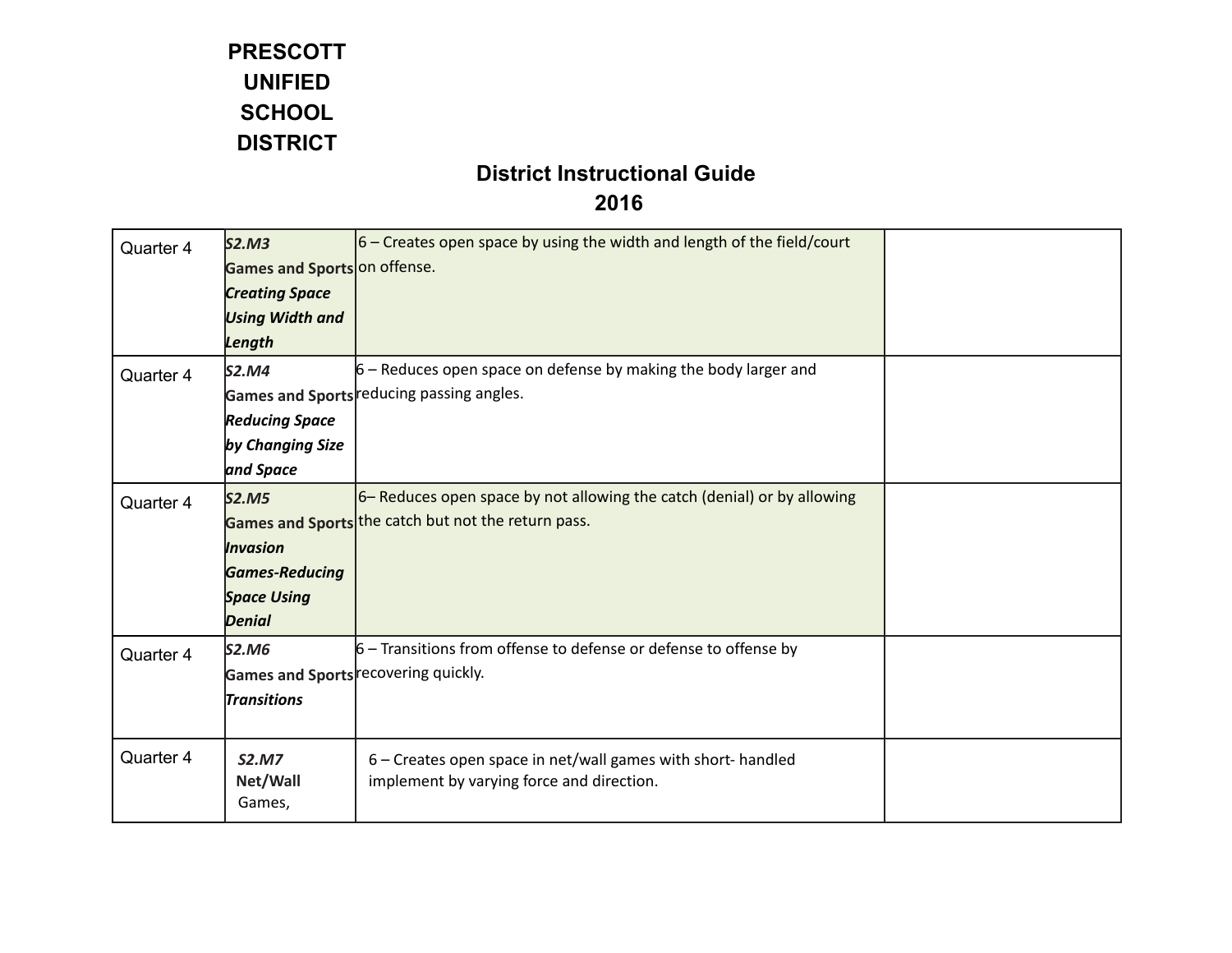|           | Creating space<br>Through<br>Variation                                                                     |                                                                                                       |  |
|-----------|------------------------------------------------------------------------------------------------------------|-------------------------------------------------------------------------------------------------------|--|
| Quarter 4 | <b>S2.M8</b><br><b>Net/Wall Games</b><br><b>Creating Space</b><br><b>Using Tactics and</b><br><b>Shots</b> | $6$ – Reduces offensive options for opponents by returning to midcourt<br>position.                   |  |
| Quarter 4 | S2.M9<br><b>Target Games</b><br><b>Shot Selection</b>                                                      | 6- Selects appropriate shot and/or club based on location of the object<br>in relation to the target. |  |
| Quarter 4 | <b>S2.M10</b><br>Fielding/Striki<br>ng Games<br><b>Offensive</b><br><b>Strategies</b>                      | 6 - Identifies open spaces and attempts to strike object into that<br>space.                          |  |
| Quarter 3 | S2.M11<br><b>Fielding/Strikin</b><br>g Games<br><b>Reducing Space</b>                                      | 6- Identifies the correct defensive play based on the situation<br>(e.g., number of outs).            |  |
| Quarter 4 | S2.M12                                                                                                     | 6- Varies application of force during dance or gymnastic activities.                                  |  |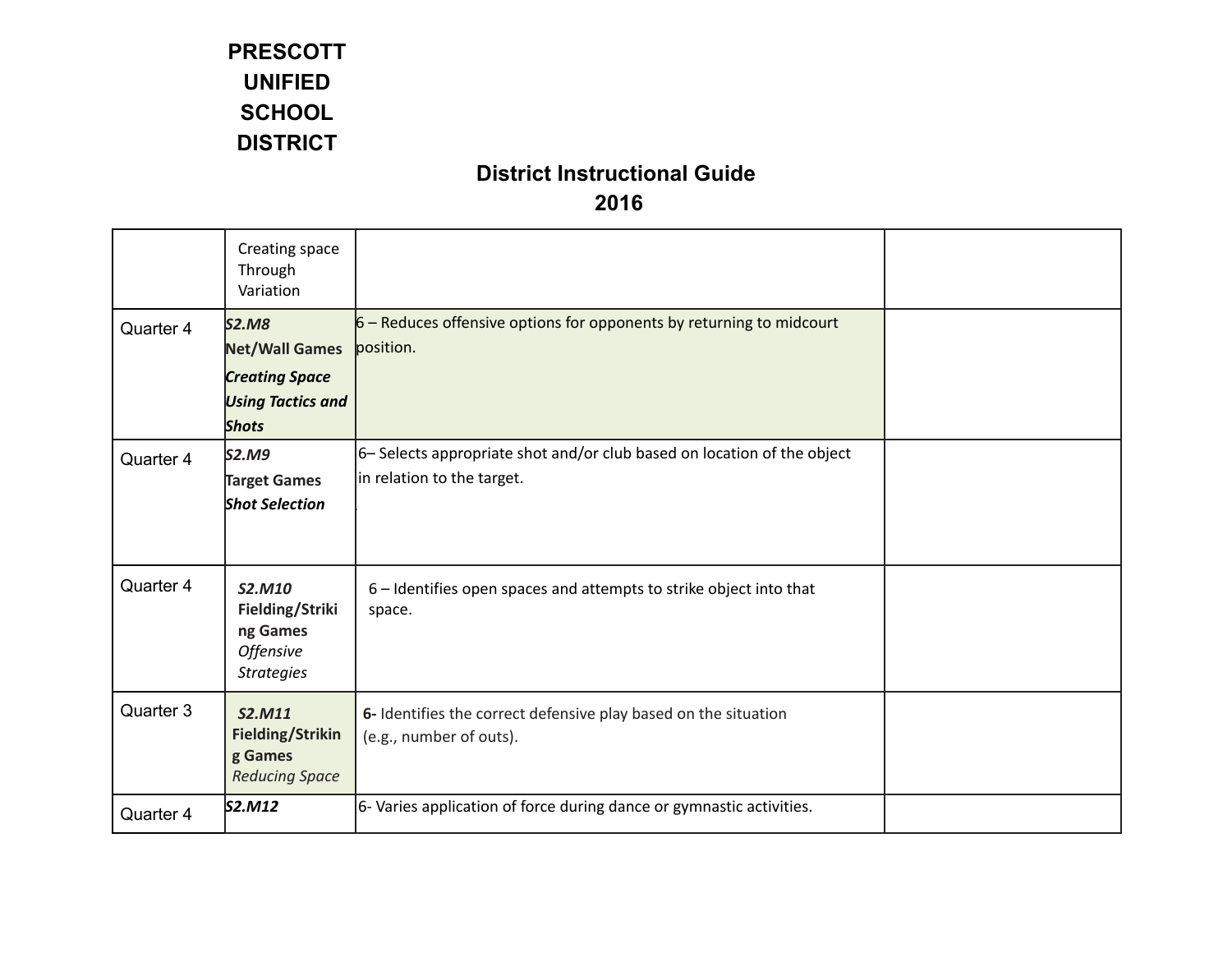|            | <b>Movement</b>                                                  |                                                                                             |  |
|------------|------------------------------------------------------------------|---------------------------------------------------------------------------------------------|--|
|            | Concepts                                                         |                                                                                             |  |
| Quarters 3 | S2.M13                                                           | 6- Makes appropriate decisions based on weather, level of difficulty due                    |  |
| and 4      | <b>Outdoor Pursuits</b>                                          | to the conditions, or ability to ensure safety of self and others.                          |  |
|            | <b>Movement</b>                                                  |                                                                                             |  |
|            | Concepts                                                         |                                                                                             |  |
| Quarter 4  | S3.M1<br><b>Physical</b><br><b>Activity</b><br>Knowledge         | 6 - Describes how being physically active leads to a healthy body.                          |  |
| Quarter 4  | S3.M2<br><b>Engages in</b><br><b>Physical</b><br><b>Activity</b> | 6 - Participates in self-selected physical activity outside of physical<br>education class. |  |
| Quarter 4  | S3.M3<br><b>Engages in</b><br><b>Physical</b><br><b>Activity</b> | 6 - Participates in a variety of self-selected aerobic-fitness activities.                  |  |
| Quarter 4  | <b>S3.M4</b>                                                     | 6 - Participates in a variety of aerobic-fitness activities using                           |  |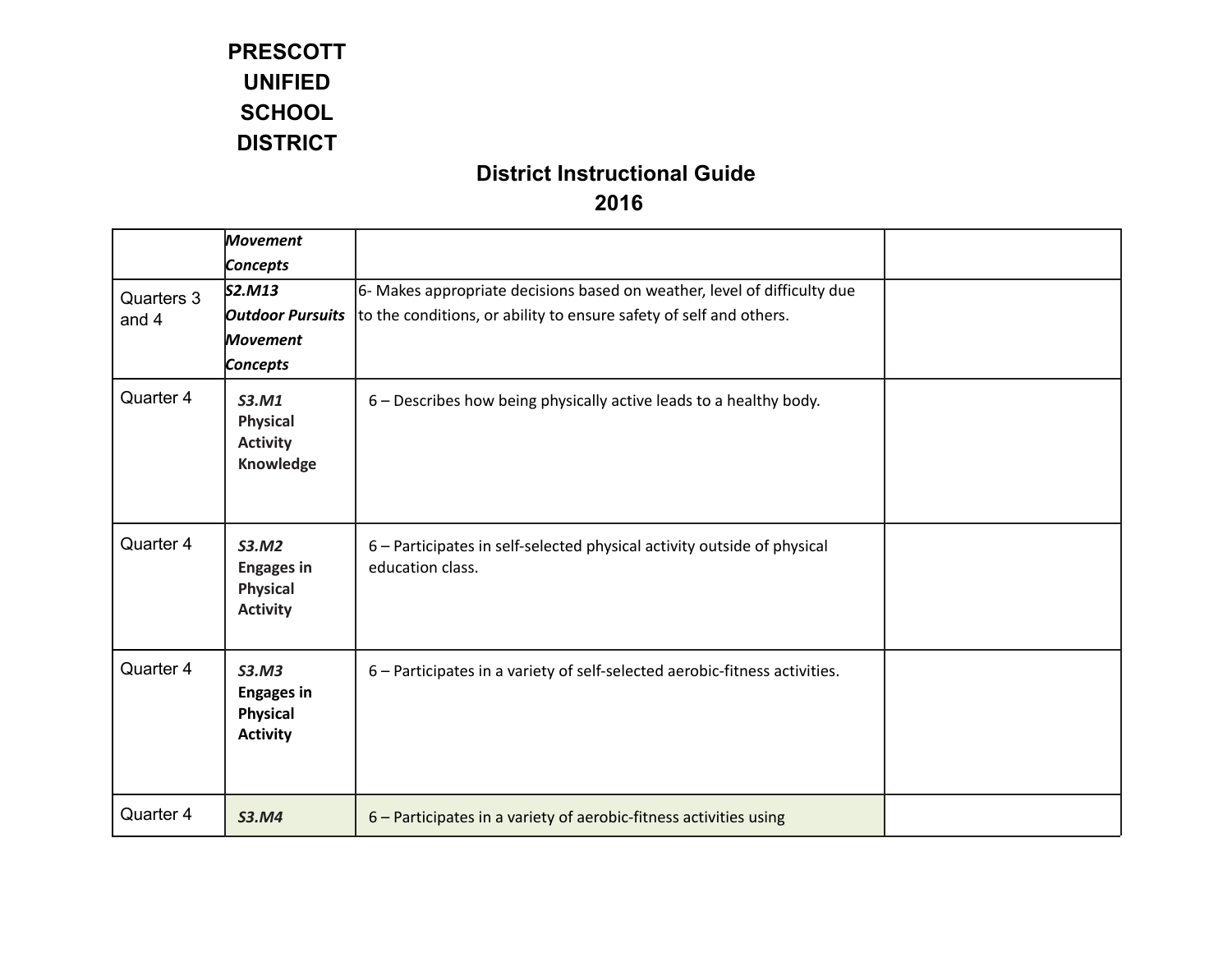|                       | <b>Engages in</b><br><b>Physical</b><br><b>Activity</b> | technology such as Dance Dance Revolution or Wii Fit.                                                                                                                                                          |  |
|-----------------------|---------------------------------------------------------|----------------------------------------------------------------------------------------------------------------------------------------------------------------------------------------------------------------|--|
| Quarter 4             | <b>S3.M7</b><br><b>Fitness</b><br>Knowledge             | 6 - Identifies the components of skill-related fitness.                                                                                                                                                        |  |
| Quarter 2             | <b>S3.M8</b><br><b>Fitness</b><br>Knowledge             | 6 - Sets and monitors a self-selected physical-activity goal for aerobic<br>and/or muscle- and bone-strengthening activity based on current<br>fitness level.                                                  |  |
| Quarters 3<br>and $4$ | <b>S3.M9</b><br><b>Fitness</b><br><b>Knowledge</b>      | 6 - Employs correct techniques and methods of stretching.                                                                                                                                                      |  |
| Quarter 4             | <b>S3.M11</b><br><b>Fitness</b><br>Knowledge            | 6 - Identifies each of the components of the overload principle (FITT<br>formula: frequency, intensity, time & type) for different types of<br>physical activity (aerobic, muscular fitness, and flexibility). |  |
|                       | 53.M12                                                  | 6- Describes the role of warm up/cool down regimen for a self-selected                                                                                                                                         |  |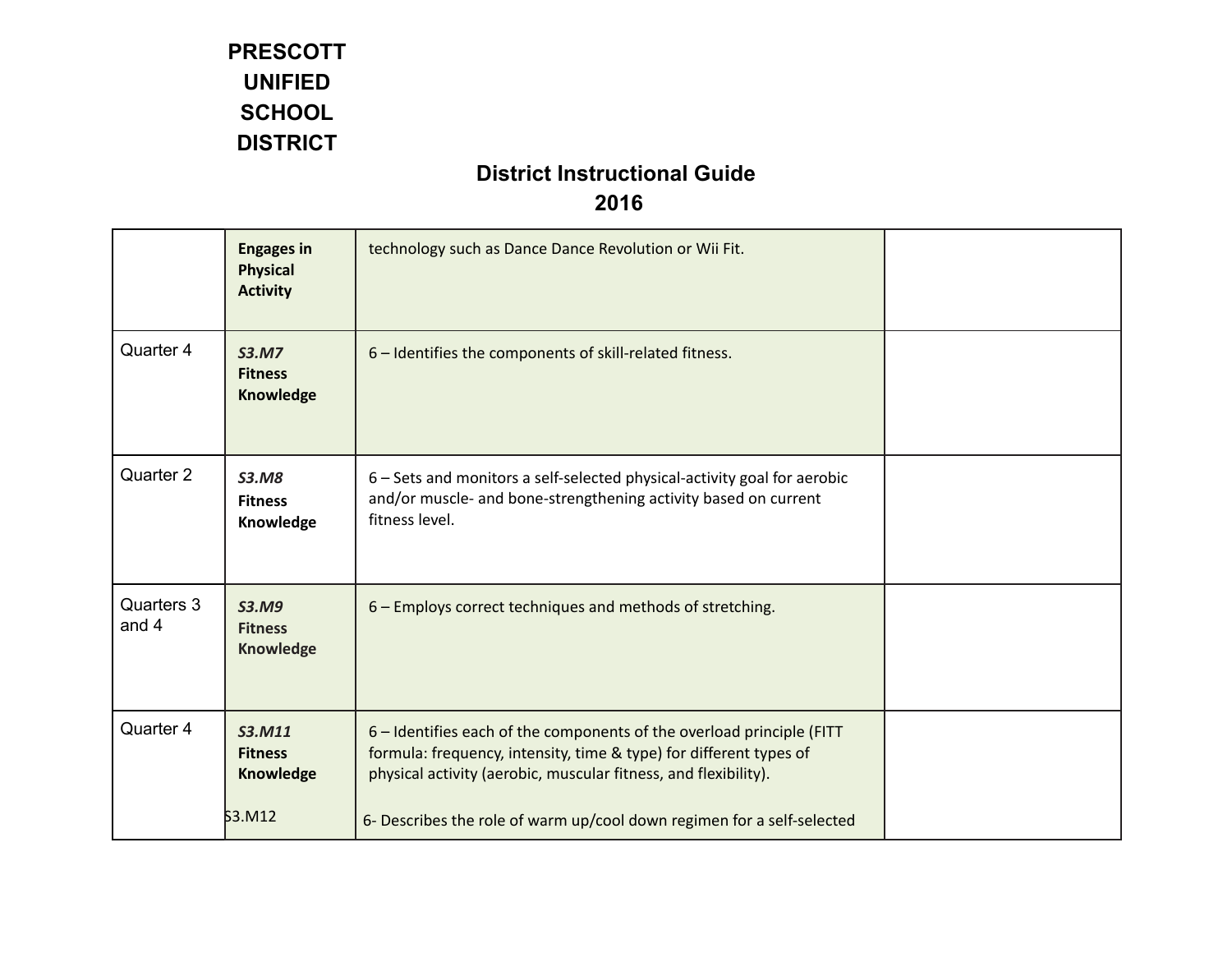|           | Fitness Knowledge   physical activity.                        |                                                                                                                                                |  |
|-----------|---------------------------------------------------------------|------------------------------------------------------------------------------------------------------------------------------------------------|--|
| Quarter 3 | S3.M13<br><b>Fitness</b><br>Knowledge                         | 6 - Defines resting heart rate and describes its relationship to<br>aerobic fitness and the Borg Rating of Perceived Exertion (RPE) Scale.     |  |
| Quarter 4 | S3.M14<br><b>Fitness</b><br><b>Knowledge</b>                  | 6 - Identifies major muscles used in selected physical activities.                                                                             |  |
| Quarter 3 | S3.M15<br>Assessment<br>and Program<br><b>Planning</b>        | 6 – Designs and implements a program of remediation for any areas<br>of weakness based on the results of health-related fitness<br>assessment. |  |
| Quarter 3 | S3.M16<br><b>Assessment</b><br>and Program<br><b>Planning</b> | 6 - Maintains physical activity log for at least 2 weeks and reflects on<br>activity levels as documented in the log.                          |  |
|           |                                                               |                                                                                                                                                |  |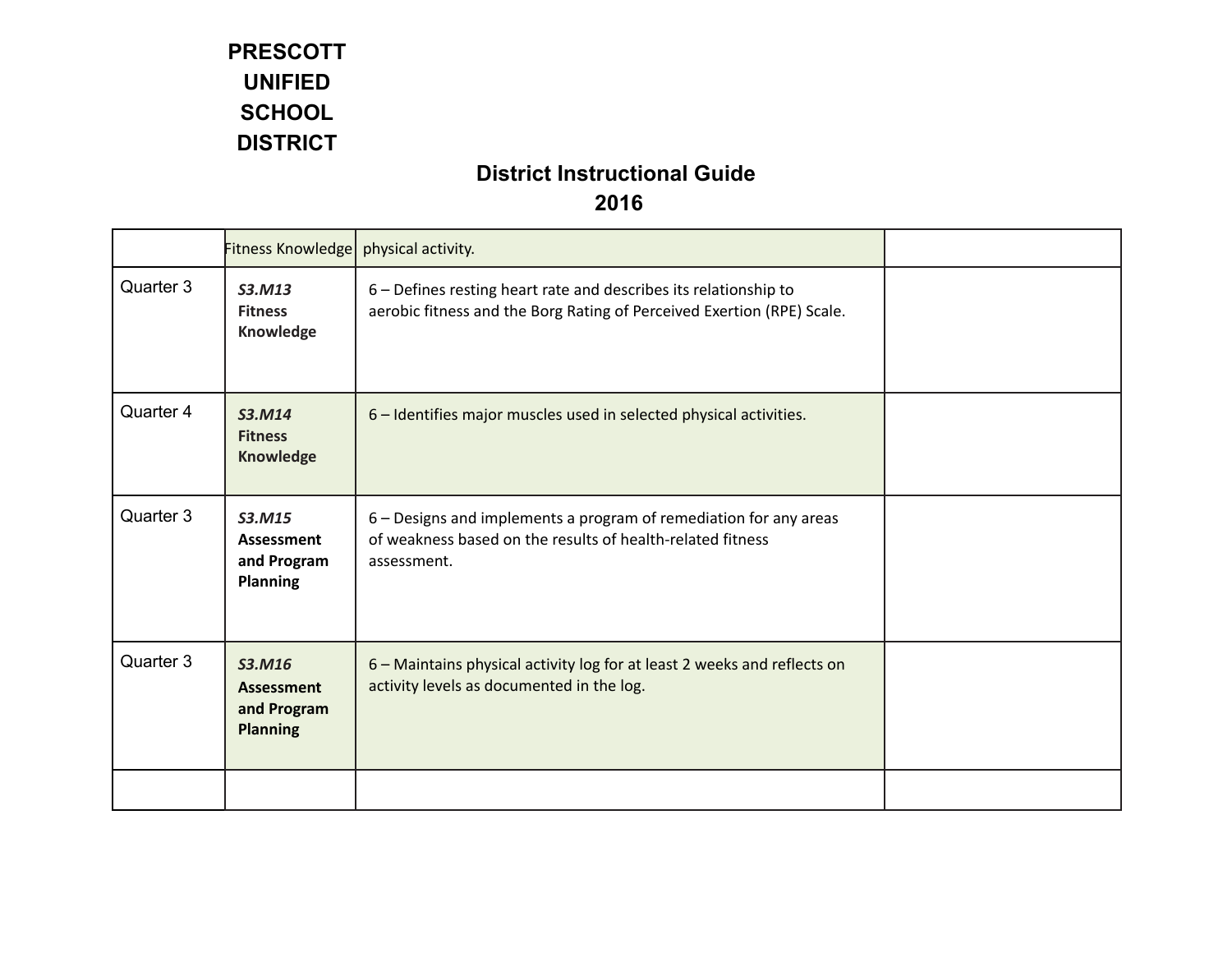| Quarter 3           | S3.M17<br><b>Nutrition</b>                    | 6 – Identifies foods within each of the basic food groups and selects<br>appropriate servings and portions for his/her age and physical<br>activity levels. |  |
|---------------------|-----------------------------------------------|-------------------------------------------------------------------------------------------------------------------------------------------------------------|--|
| Quarter 4           | S5.M1<br><b>Health</b>                        | 6- Describes how being physically active leads to a healthy body.                                                                                           |  |
| Quarter 4           | S5.M2<br><b>Health</b>                        | 6 - Identifies components of physical activity that provide<br>opportunities for reducing stress and for social interaction.                                |  |
| Quarters 3<br>and 4 | S5.M3<br>Challenge                            | 6 - Recognizes individual challenges and copes in a positive way, such<br>as extending effort, asking for help or feedback, or modifying the<br>task.       |  |
| Quarter 4           | <b>S5.M4</b><br>Self-Expression<br>/Enjoyment | 6- Describes how moving competently in a physical activity setting<br>creates enjoyment.                                                                    |  |
| Quarter 4           | <b>S5.M5</b>                                  | 6-Identifies how self-expression and physical activity are related.                                                                                         |  |